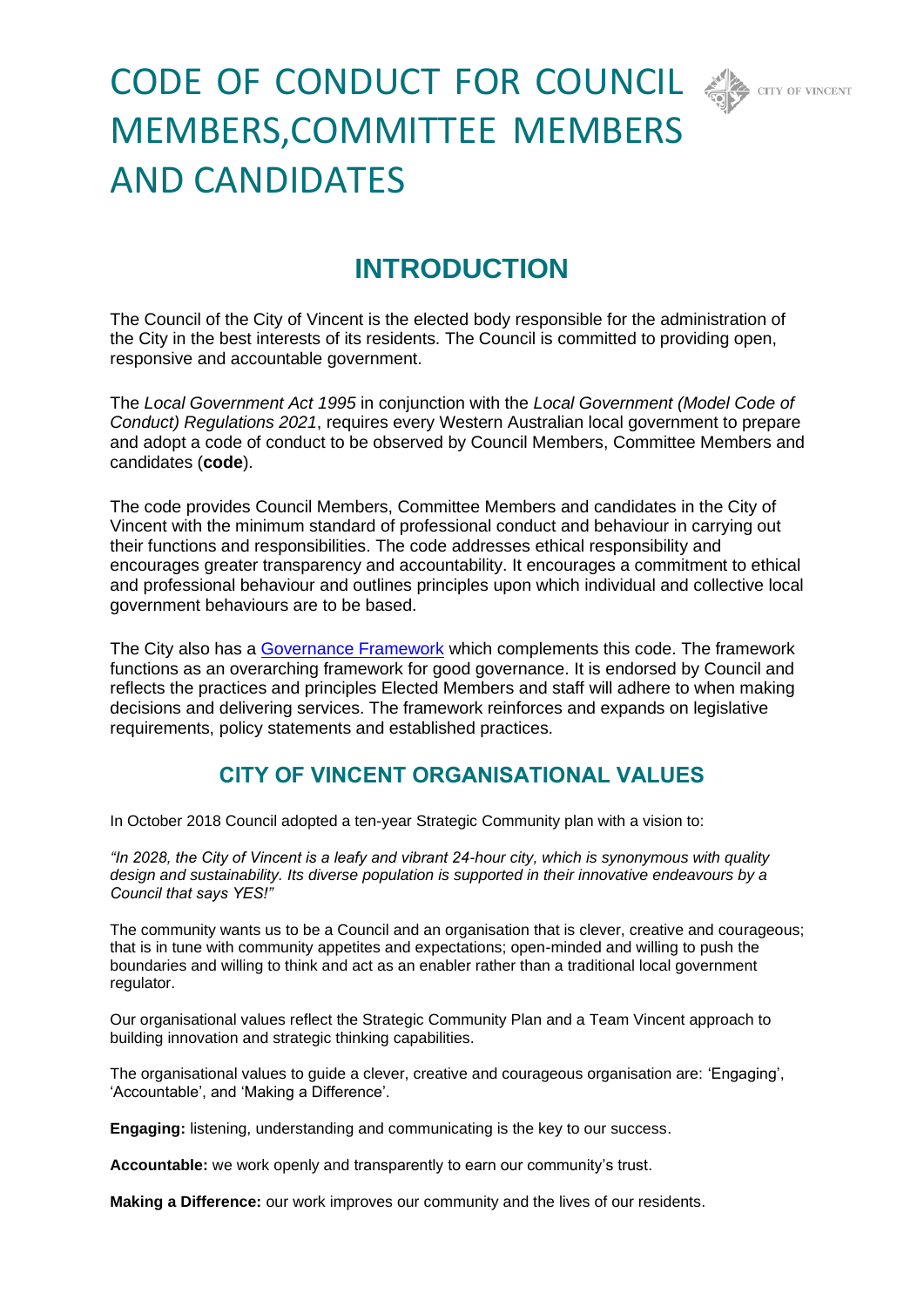# CODE OF CONDUCT FOR COUNCIL MEMBERS, COMMITTEE MEMBERS AND CANDIDATES

# **Division 1 - Preliminary provisions**

# **1. Citation**

This is the *City of Vincent's Code of Conduct for Council Members, Committee Members and Candidates*.

# **2. Terms used**

 $(1)$  In this code —

*Act* means the *Local Government Act 1995*;

*candidate* means a candidate for election as a council member;

*complaint* means a complaint made under clause 11(1);

*publish* includes to publish on a social media platform.

(2) Other terms used in this code that are also used in the Act have the same meaning as they have in the Act, unless the contrary intention appears.

# **Division 2 - General Principles**

# **3. Overview of Division**

**This Division sets out general principles to guide the behaviour of** council members, committee members and candidates.

# **4. Personal integrity**

- (1) A council member, committee member or candidate should
	- (a) act with reasonable care and diligence; and
	- (b) act with honesty and integrity; and
	- (c) act lawfully; and
	- (d) identify and appropriately manage any conflict of interest; and
	- (e) avoid damage to the reputation of the local government.
- (2) A council member or committee member should
	- (a) act in accordance with the trust placed in council members and committee members; and
	- (b) participate in decision making in an honest, fair, impartial and timely manner; and
	- (c) actively seek out and engage in training and development opportunities to improve the performance of their role; and
	- (d) attend and participate in briefings, workshops and training sessions provided or arranged by the local government in relation to the performance of their role.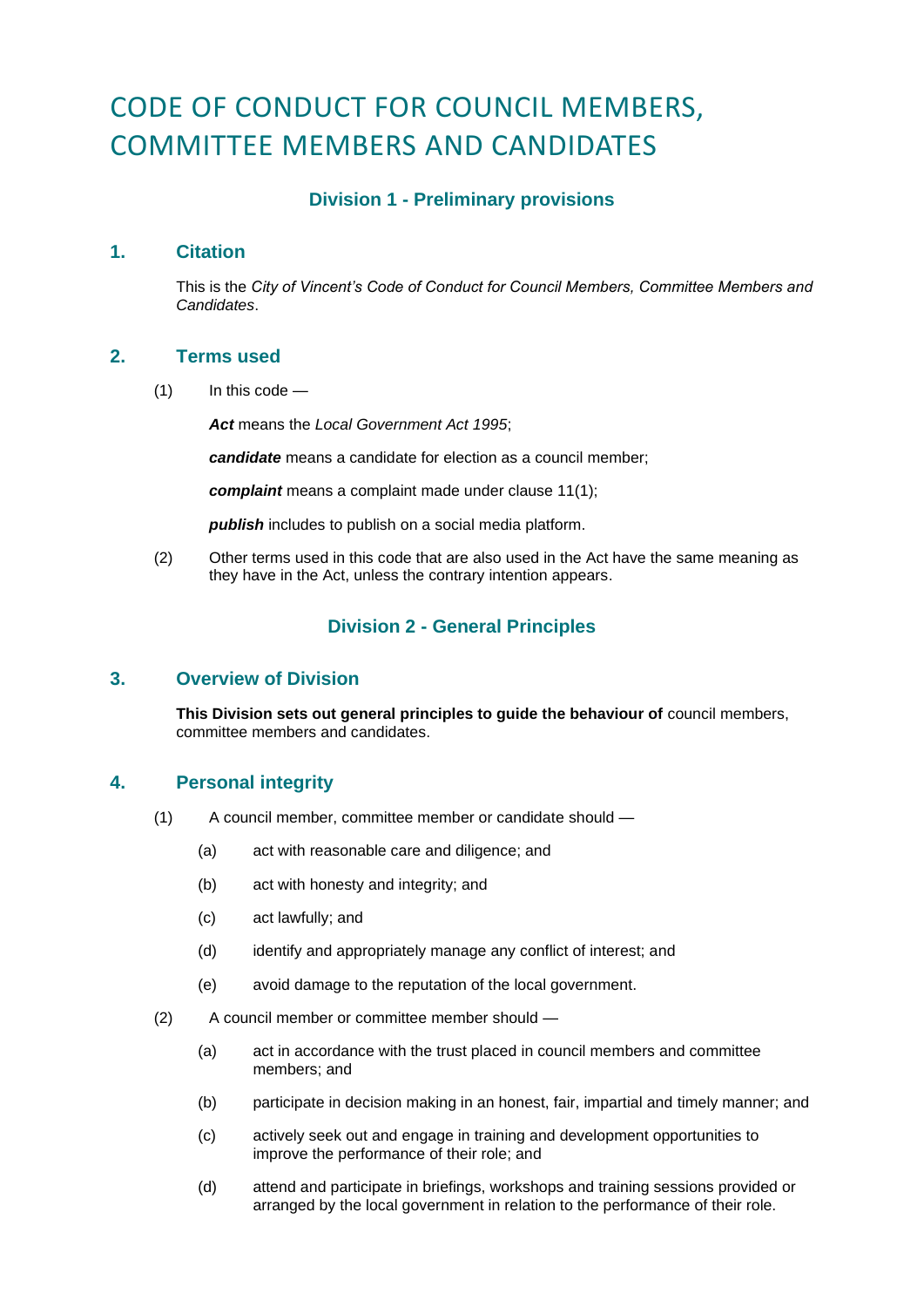# **5. Relationship with others**

- (1) A council member, committee member or candidate should
	- (a) treat others with respect, courtesy and fairness; and
	- (b) respect and value diversity in the community.
- (2) A council member or committee member should maintain and contribute to a harmonious, safe and productive work environment.

# **6. Accountability**

A council member or committee member should —

- (a) base decisions on relevant and factually correct information; and
- (b) make decisions on merit, in the public interest and in accordance with statutory obligations and principles of good governance and procedural fairness; and
- (c) read all agenda papers given to them in relation to council or committee meetings; and
- (d) be open and accountable to, and represent, the community in the district.

# **Division 3 — Behaviour**

# **7. Overview of Division**

This Division sets out —

- (a) requirements relating to the behaviour of council members, committee members and candidates; and
- (b) the mechanism for dealing with alleged breaches of those requirements.

# **8. Personal integrity**

- (1) A council member, committee member or candidate
	- (a) must ensure that their use of social media and other forms of communication complies with this code; and
	- (b) must only publish material that is factually correct.
- (2) A council member or committee member
	- (a) must not be impaired by alcohol or drugs in the performance of their official duties; and
	- (b) must comply with all policies, procedures and resolutions of the local government; and
	- (c) must ensure they are as informed as possible about matters relating to their role.

# **9. Relationship with others**

A council member, committee member or candidate —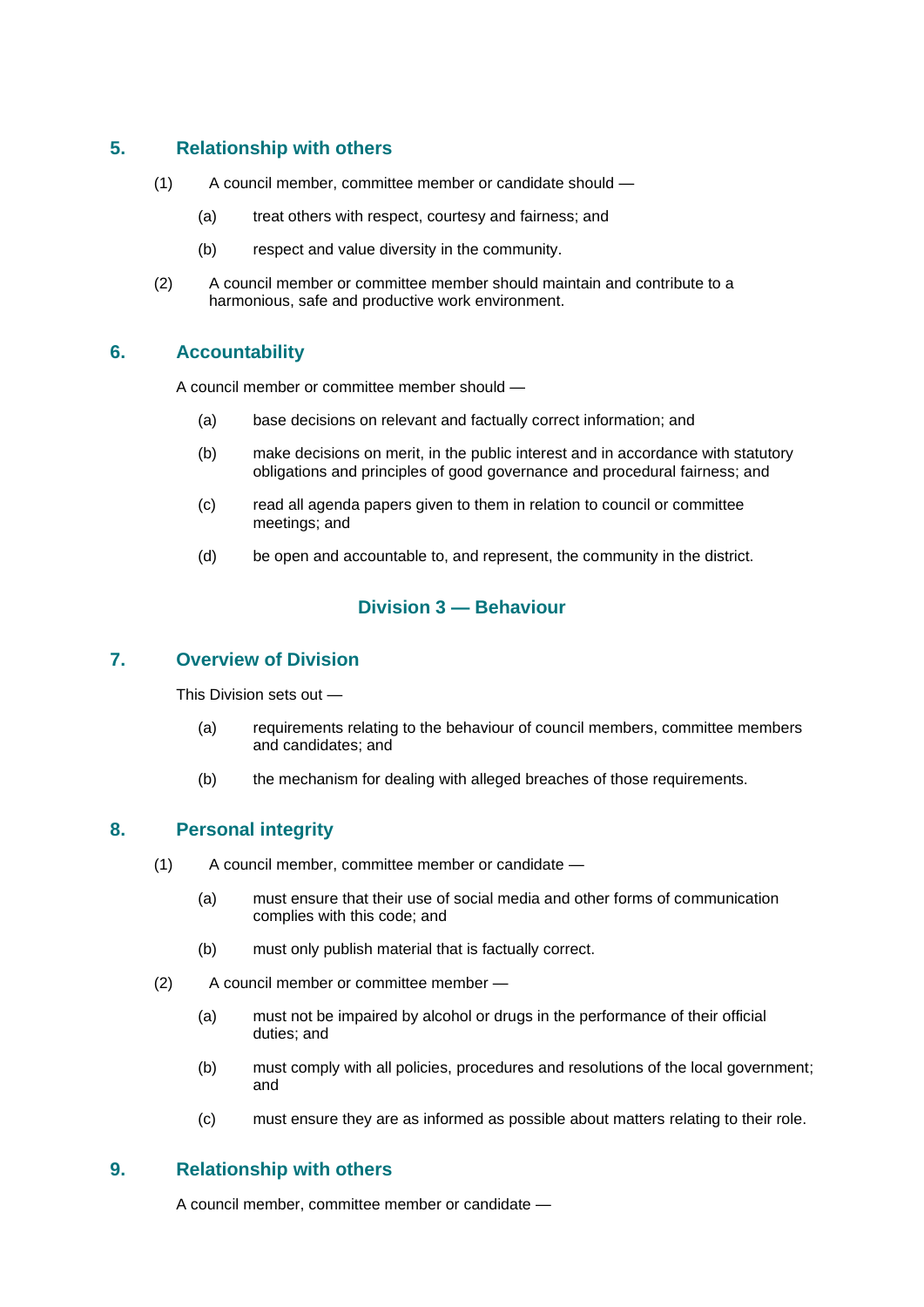- (a) must not intimidate, bully or harass another person in any way; and
- (b) must deal with the media in a positive and appropriate manner and in accordance with any relevant policy of the local government; and
- (c) must not use offensive or derogatory language when referring to another person; and
- (d) must not disparage the character of another council member, committee member or candidate or a local government employee in connection with the performance of their official duties; and
- (e) must not impute dishonest or unethical motives to another council member, committee member or candidate or a local government employee in connection with the performance of their official duties; and
- (f) must treat others with respect and fairness.

#### **10. Council or committee meetings**

When attending a council or committee meeting, a council member, committee member or candidate —

- (a) must not act in an abusive or threatening manner towards another person; and
- (b) must not make a statement that the member or candidate knows, or could reasonably be expected to know, is false or misleading; and
- (c) must not repeatedly disrupt the meeting; and
- (d) must comply with any requirements of a local law of the local government relating to the procedures and conduct of council or committee meetings; and
- (e) must comply with any direction given by the person presiding at the meeting; and
- (f) must immediately cease to engage in any conduct that has been ruled out of order by the person presiding at the meeting; and
- (g) must base decisions on relevant and factually correct information.

#### **11. Complaint about alleged breach**

- (1) A person may make a complaint, in accordance with subclause (2), alleging a breach of a requirement set out in this Division.
- (2) A complaint must be made
	- (a) in writing in the form approved by the local government; and
	- (b) to a person authorised under subclause (3); and
	- (c) within 1 month after the occurrence of the alleged breach.
- (3) The local government must, in writing, authorise 1 or more persons to receive complaints and withdrawals of complaints.

#### **12. Dealing with complaint**

(1) After considering a complaint, the local government must, unless it dismisses the complaint under clause 13 or the complaint is withdrawn under clause 14(1), make a finding as to whether the alleged breach the subject of the complaint has occurred.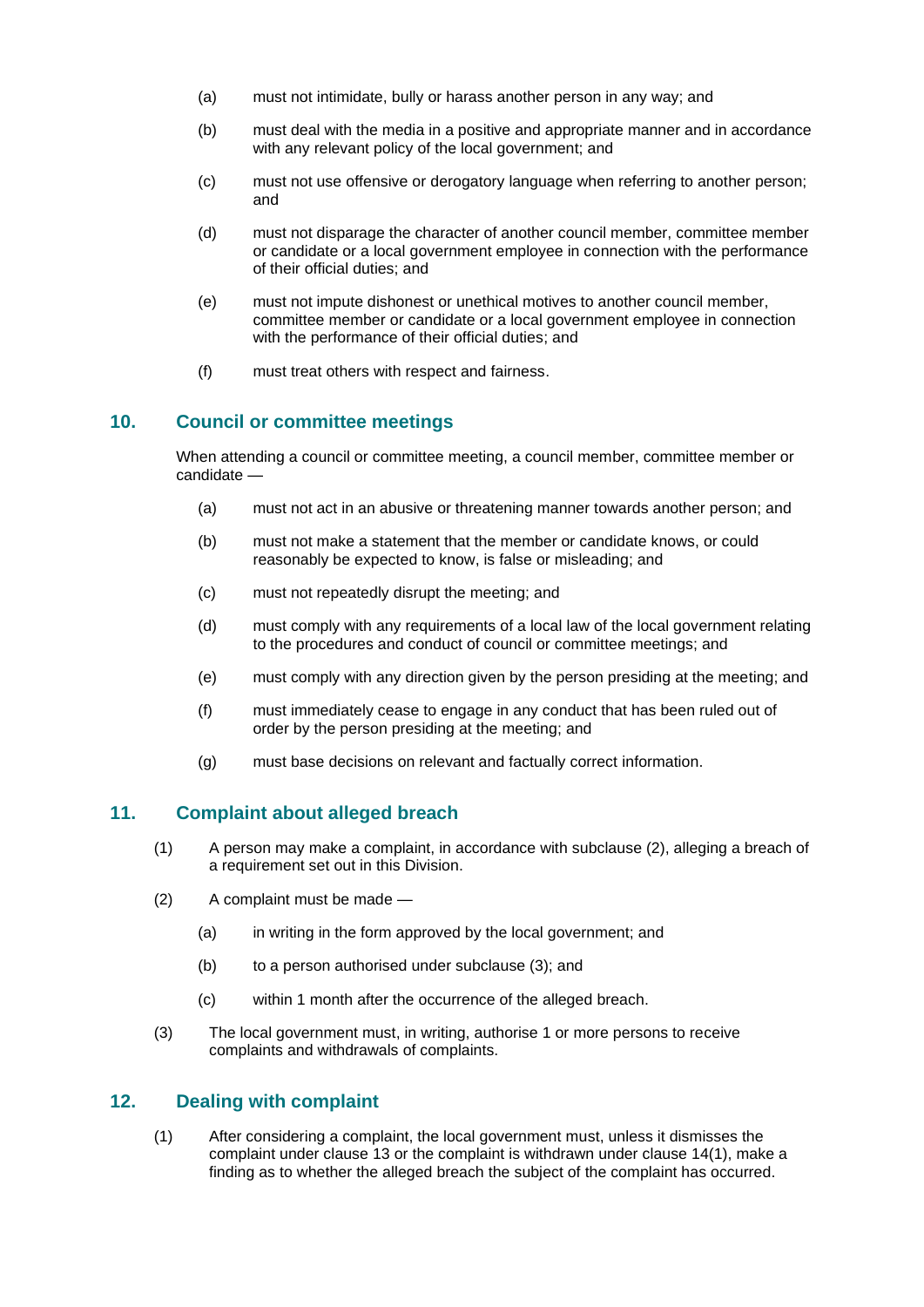- (2) Before making a finding in relation to the complaint, the local government must give the person to whom the complaint relates a reasonable opportunity to be heard.
- (3) A finding that the alleged breach has occurred must be based on evidence from which it may be concluded that it is more likely that the breach occurred than that it did not occur.
- (4) If the local government makes a finding that the alleged breach has occurred, the local government may —
	- (a) take no further action; or
	- (b) prepare and implement a plan to address the behaviour of the person to whom the complaint relates.
- (5) When preparing a plan under subclause (4)(b), the local government must consult with the person to whom the complaint relates.
- $(6)$  A plan under subclause  $(4)(b)$  may include a requirement for the person to whom the complaint relates to do 1 or more of the following -
	- (a) engage in mediation;
	- (b) undertake counselling;
	- (c) undertake training;
	- (d) take other action the local government considers appropriate.
- (7) If the local government makes a finding in relation to the complaint, the local government must give the complainant, and the person to whom the complaint relates, written notice of —
	- (a) its finding and the reasons for its finding; and
	- (b) if its finding is that the alleged breach has occurred its decision under subclause (4).

# **13. Dismissal of complaint**

- (1) The local government must dismiss a complaint if it is satisfied that
	- (a) behaviour to which the complaint relates occurred at a council or committee meeting; and
	- (b) either
		- (i) the behaviour was dealt with by the person presiding at the meeting; or
		- (ii) the person responsible for the behaviour has taken remedial action in accordance with a local law of the local government that deals with meeting procedures.
- (2) If the local government dismisses a complaint, the local government must give the complainant, and the person to whom the complaint relates, written notice of its decision and the reasons for its decision.

# **14. Withdrawal of complaint**

- (1) A complainant may withdraw their complaint at any time before the local government makes a finding in relation to the complaint.
- (2) The withdrawal of a complaint must be —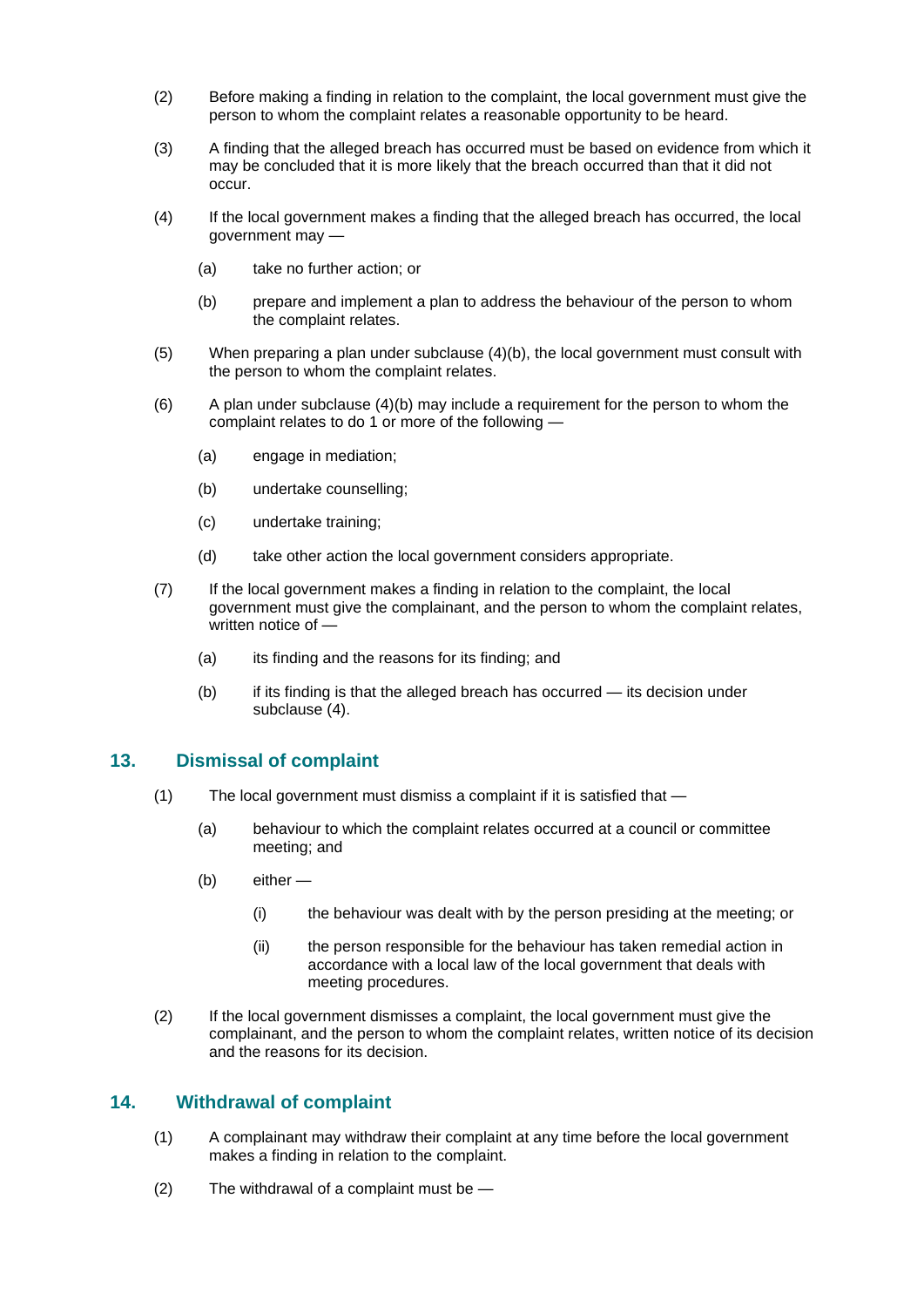- (a) in writing; and
- (b) given to a person authorised under clause 11(3).

# **15. Other provisions about complaints**

- (1) A complaint about an alleged breach by a candidate cannot be dealt with by the local government unless the candidate has been elected as a council member.
- (2) The procedure for dealing with complaints may be determined by the local government to the extent that it is not provided for in this Division.

# **Division 4 — Rules of conduct**

Notes for this Division:

- 1 Under section 5.105(1) of the Act a council member commits a minor breach if the council member contravenes a rule of conduct. This extends to the contravention of a rule of conduct that occurred when the council member was a candidate.
- 2 A minor breach is dealt with by a standards panel under section 5.110 of the Act.

# **16. Overview of Division**

- (1) This Division sets out rules of conduct for council members and candidates.
- (2) A reference in this Division to a council member includes a council member when acting as a committee member.

# **17. Misuse of local government resources**

(1) In this clause —

*electoral purpose* means the purpose of persuading electors to vote in a particular way at an election, referendum or other poll held under the Act, the *Electoral Act 1907* or the *Commonwealth Electoral Act 1918*;

#### *resources of a local government* includes —

- (a) local government property; and
- (b) services provided, or paid for, by a local government.
- (2) A council member must not, directly or indirectly, use the resources of a local government for an electoral purpose or other purpose unless authorised under the Act, or by the local government or the CEO, to use the resources for that purpose.

# **18. Securing personal advantage or disadvantaging others**

- (1) A council member must not make improper use of their office
	- (a) to gain, directly or indirectly, an advantage for the council member or any other person; or
	- (b) to cause detriment to the local government or any other person.
- (2) Subclause (1) does not apply to conduct that contravenes section 5.93 of the Act or The Criminal Code section 83.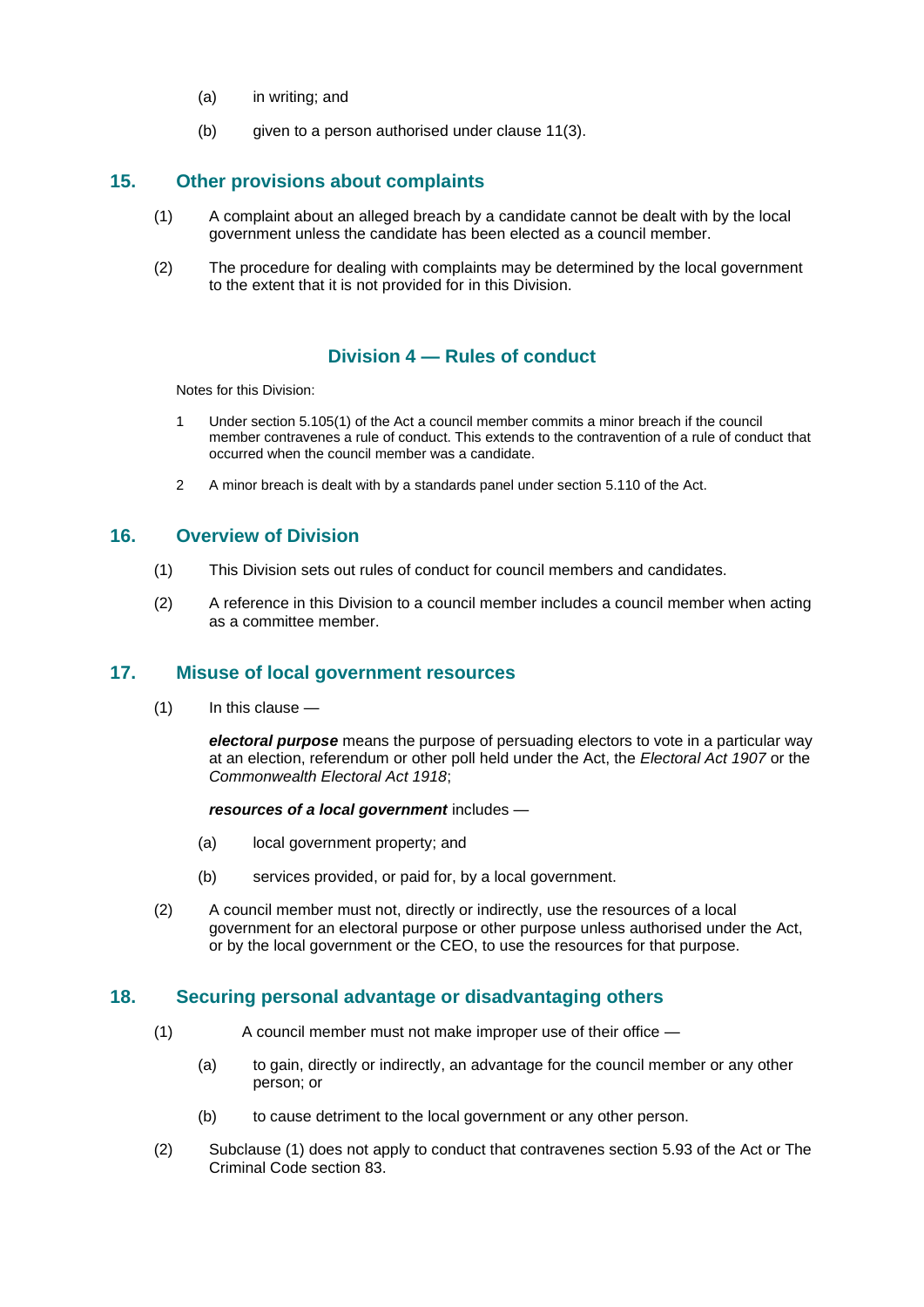# **19. Prohibition against involvement in administration**

- (1) A council member must not undertake a task that contributes to the administration of the local government unless authorised by the local government or the CEO to undertake that task.
- (2) Subclause (1) does not apply to anything that a council member does as part of the deliberations at a council or committee meeting.

### **20. Relationship with local government employees**

(1) In this clause —

*local government employee* means a person —

- (a) employed by a local government under section 5.36(1) of the Act; or
- (b) engaged by a local government under a contract for services.
- (2) A council member or candidate must not
	- (a) direct or attempt to direct a local government employee to do or not to do anything in their capacity as a local government employee; or
	- (b) attempt to influence, by means of a threat or the promise of a reward, the conduct of a local government employee in their capacity as a local government employee; or
	- (c) act in an abusive or threatening manner towards a local government employee.
- (3) Subclause (2)(a) does not apply to anything that a council member does as part of the deliberations at a council or committee meeting.
- (4) If a council member or candidate, in their capacity as a council member or candidate, is attending a council or committee meeting or other organised event (for example, a briefing or workshop), the council member or candidate must not orally, in writing or by any other means —
	- (a) make a statement that a local government employee is incompetent or dishonest; or
	- (b) use an offensive or objectionable expression when referring to a local government employee.
- (5) Subclause (4)(a) does not apply to conduct that is unlawful under The Criminal Code Chapter XXXV.

# **21. Disclosure of information**

(1) In this clause —

*closed meeting* means a council or committee meeting, or a part of a council or committee meeting, that is closed to members of the public under section 5.23(2) of the Act;

*confidential document* means a document marked by the CEO, or by a person authorised by the CEO, to clearly show that the information in the document is not to be disclosed;

*document* includes a part of a document;

*non confidential document* means a document that is not a confidential document.

(2) A council member must not disclose information that the council member —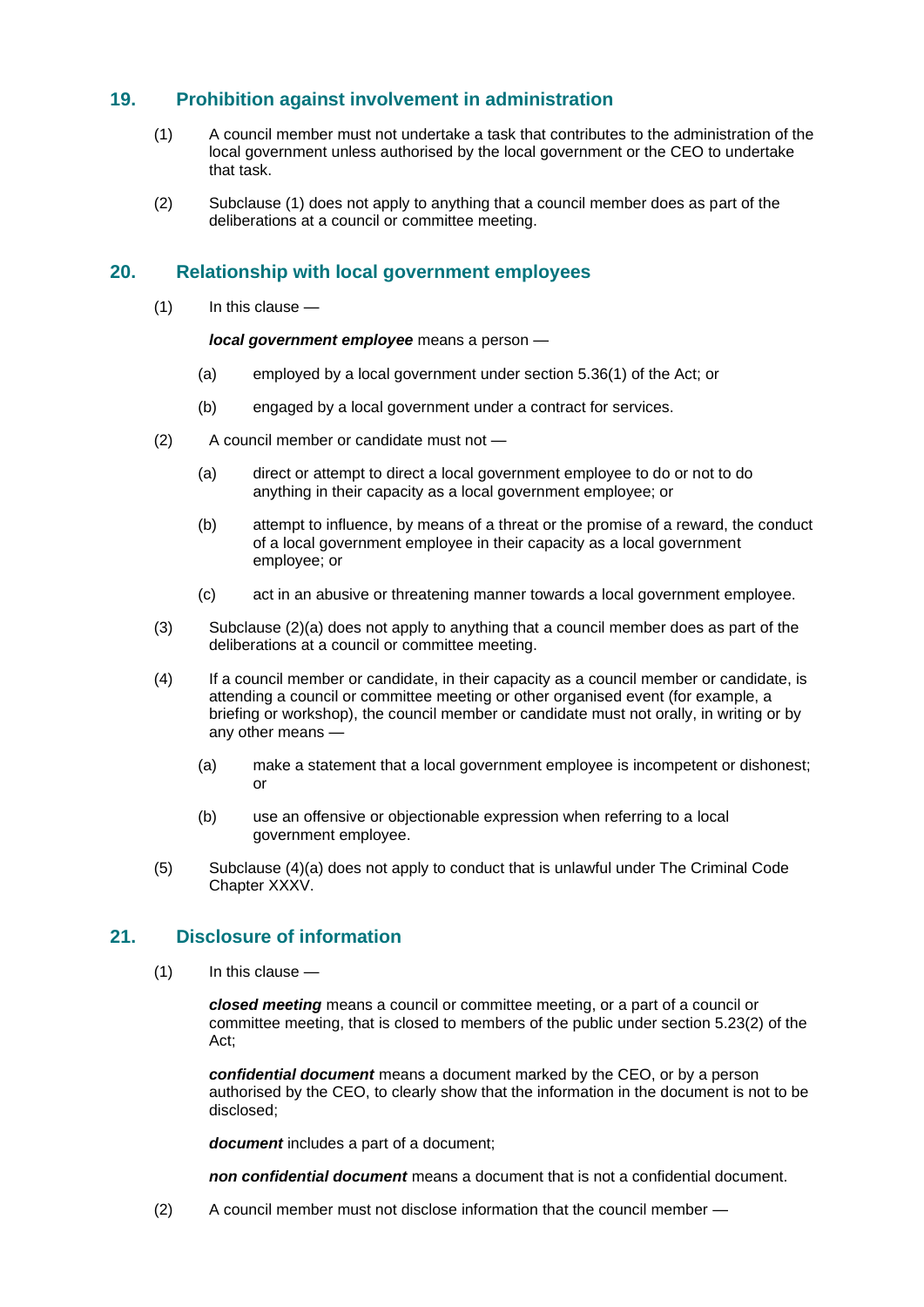- (a) derived from a confidential document; or
- (b) acquired at a closed meeting other than information derived from a non confidential document.
- (3) Subclause (2) does not prevent a council member from disclosing information
	- (a) at a closed meeting; or
	- (b) to the extent specified by the council and subject to such other conditions as the council determines; or
	- (c) that is already in the public domain; or
	- (d) to an officer of the Department; or
	- (e) to the Minister; or
	- (f) to a legal practitioner for the purpose of obtaining legal advice; or
	- $(g)$  if the disclosure is required or permitted by law.

# **22. Disclosure of interests**

(1) In this clause —

#### *interest* —

- (a) means an interest that could, or could reasonably be perceived to, adversely affect the impartiality of the person having the interest; and
- (b) includes an interest arising from kinship, friendship or membership of an association.
- (2) A council member who has an interest in any matter to be discussed at a council or committee meeting attended by the council member must disclose the nature of the interest —
	- (a) in a written notice given to the CEO before the meeting; or
	- (b) at the meeting immediately before the matter is discussed.
- (3) Subclause (2) does not apply to an interest referred to in section 5.60 of the Act.
- (4) Subclause (2) does not apply if a council member fails to disclose an interest because the council member did not know —
	- (a) that they had an interest in the matter; or
	- (b) that the matter in which they had an interest would be discussed at the meeting and the council member disclosed the interest as soon as possible after the discussion began.
- (5) If, under subclause (2)(a), a council member discloses an interest in a written notice given to the CEO before a meeting, then —
	- (a) before the meeting the CEO must cause the notice to be given to the person who is to preside at the meeting; and
	- (b) at the meeting the person presiding must bring the notice and its contents to the attention of the persons present immediately before any matter to which the disclosure relates is discussed.
- (6) Subclause (7) applies in relation to an interest if —